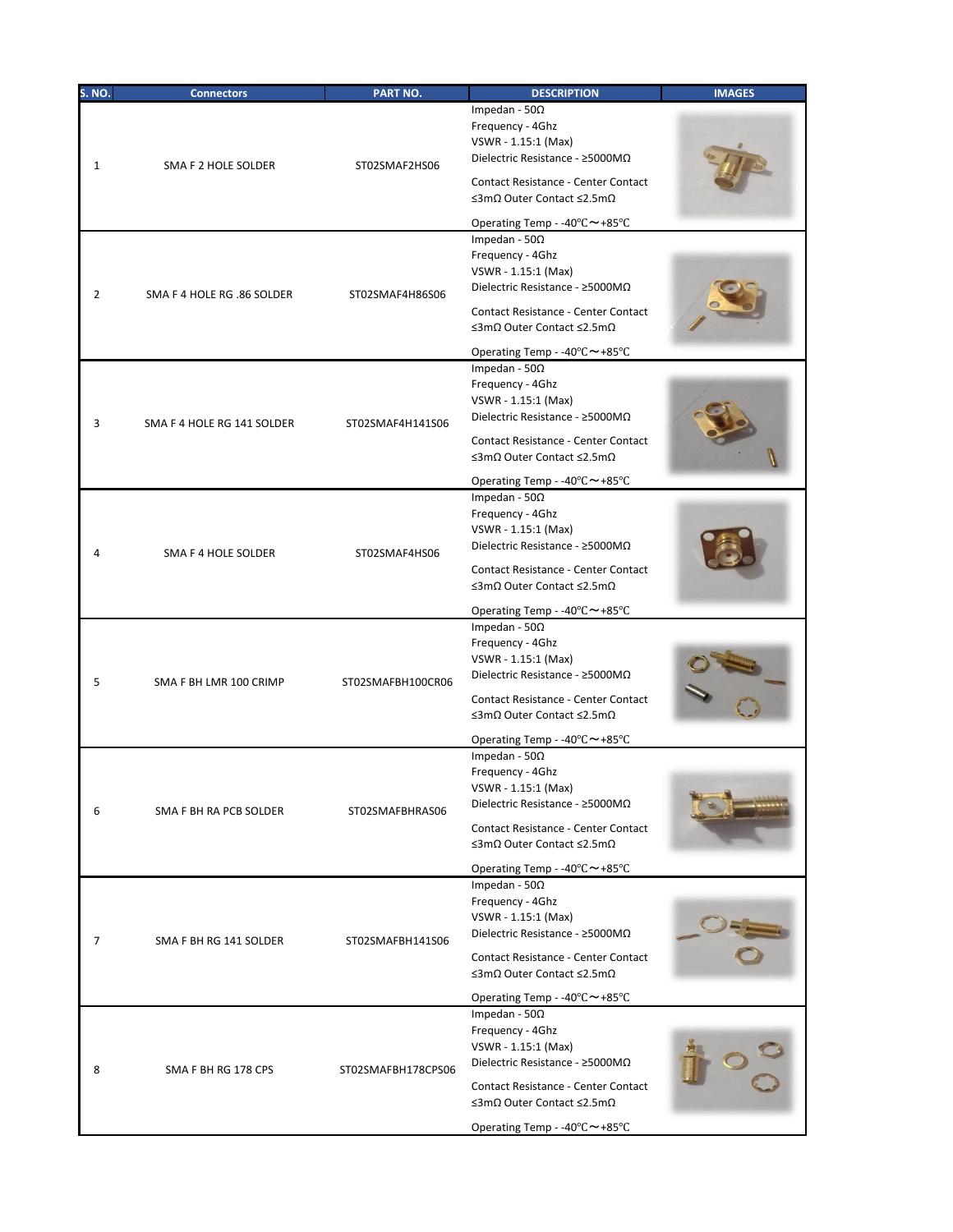|    |                             |                        | Impedan - 50 $\Omega$<br>Frequency - 4Ghz<br>VSWR - 1.15:1 (Max)<br>Dielectric Resistance - ≥5000MΩ               |                                                                  |  |
|----|-----------------------------|------------------------|-------------------------------------------------------------------------------------------------------------------|------------------------------------------------------------------|--|
| 9  | SMA F BH SOLDER LONG THREAD | ST02SMAFBHSLT06        | Contact Resistance - Center Contact<br>≤3mΩ Outer Contact ≤2.5mΩ                                                  |                                                                  |  |
|    |                             |                        | Operating Temp - -40°C~+85°C<br>Impedan - 50 $\Omega$                                                             |                                                                  |  |
| 10 | SMA F EDGE MOUNT PCB SOLDER | ST02SMAFEMPS06         | Frequency - 4Ghz<br>VSWR - 1.15:1 (Max)<br>Dielectric Resistance - ≥5000MΩ                                        |                                                                  |  |
|    |                             |                        | Contact Resistance - Center Contact<br>≤3mΩ Outer Contact ≤2.5mΩ                                                  |                                                                  |  |
|    |                             |                        | Operating Temp - -40°C~+85°C                                                                                      |                                                                  |  |
| 11 | SMA F LMR 200 CRIMP         | ST02SMAF200CR06        | Impedan - 50 $\Omega$<br>Frequency - 4Ghz<br>VSWR - 1.15:1 (Max)<br>Dielectric Resistance - $\geq$ 5000M $\Omega$ |                                                                  |  |
|    |                             |                        | <b>Contact Resistance - Center Contact</b><br>$\leq$ 3m $\Omega$ Outer Contact $\leq$ 2.5m $\Omega$               |                                                                  |  |
|    |                             |                        | Operating Temp - -40°C~+85°C                                                                                      |                                                                  |  |
|    |                             |                        | Impedan - $50\Omega$<br>Frequency - 4Ghz<br>VSWR - 1.15:1 (Max)<br>Dielectric Resistance - $\geq$ 5000M $\Omega$  |                                                                  |  |
| 12 | SMA F PCB SMD SOLDER        | ST02SMAFSMDS06         | Contact Resistance - Center Contact<br>≤3mΩ Outer Contact ≤2.5mΩ                                                  |                                                                  |  |
|    |                             |                        | Operating Temp - -40°C~+85°C                                                                                      |                                                                  |  |
| 13 | SMA F PCB SOLDER            | ST02SMAFPCBS06         | Impedan - 50 $\Omega$<br>Frequency - 4Ghz<br>VSWR - 1.15:1 (Max)<br>Dielectric Resistance - $\geq$ 5000M $\Omega$ |                                                                  |  |
|    |                             |                        | <b>Contact Resistance - Center Contact</b><br>≤3mΩ Outer Contact ≤2.5mΩ                                           |                                                                  |  |
|    |                             |                        | Operating Temp - -40°C~+85°C<br>Impedan - 50 $\Omega$                                                             |                                                                  |  |
|    |                             |                        | Frequency - 4Ghz                                                                                                  |                                                                  |  |
|    |                             |                        | VSWR - 1.15:1 (Max)<br>Dielectric Resistance - $\geq$ 5000M $\Omega$                                              |                                                                  |  |
| 14 | SMA F RA PCB SOLDER         | ST02SMAFRAS06          | Contact Resistance - Center Contact<br>≤3mΩ Outer Contact ≤2.5mΩ                                                  |                                                                  |  |
|    |                             |                        | Operating Temp - -40°C~+85°C                                                                                      |                                                                  |  |
|    |                             |                        | Impedan - $50\Omega$<br>Frequency - 4Ghz                                                                          |                                                                  |  |
|    |                             |                        | VSWR - 1.15:1 (Max)<br>Dielectric Resistance - ≥5000MΩ                                                            |                                                                  |  |
| 15 |                             | SMA F RA RP PCB SOLDER | ST02SMAFRARPS06                                                                                                   | Contact Resistance - Center Contact<br>≤3mΩ Outer Contact ≤2.5mΩ |  |
|    |                             |                        | Operating Temp - -40°C~+85°C                                                                                      |                                                                  |  |
|    |                             |                        | Impedan - $50\Omega$<br>Frequency - 4Ghz                                                                          |                                                                  |  |
|    |                             |                        | VSWR - 1.15:1 (Max)                                                                                               |                                                                  |  |
| 16 | SMA F RG .86 SOLDER         | ST02SMAF086S06         | Dielectric Resistance - $\geq$ 5000M $\Omega$<br>Contact Resistance - Center Contact                              |                                                                  |  |
|    |                             |                        | ≤3mΩ Outer Contact ≤2.5mΩ<br>Operating Temp - -40°C~+85°C                                                         |                                                                  |  |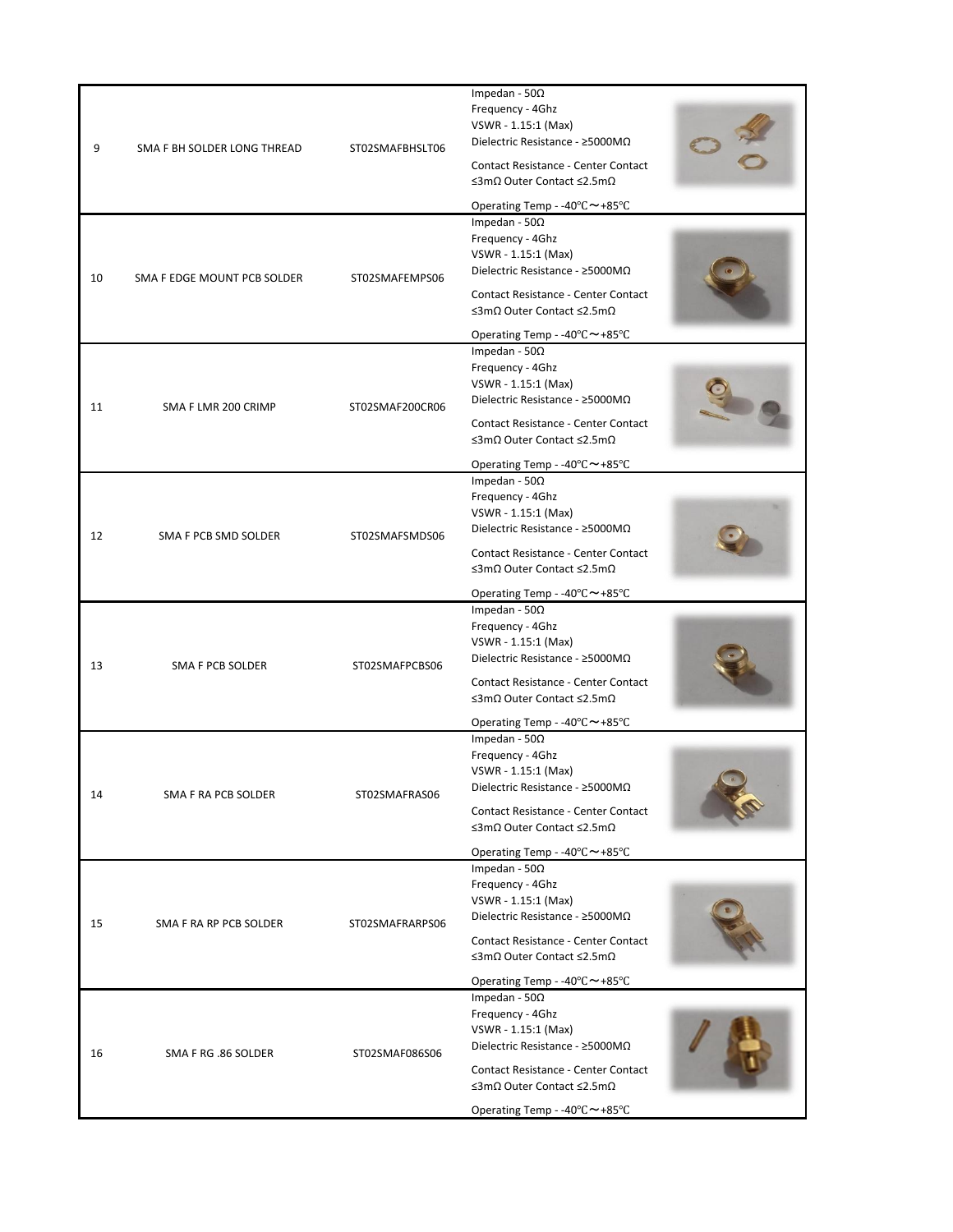| 17 | SMA F RP LMR 100 CRIMP | ST02SMAFRP100CR06 | Impedan - 50 $\Omega$<br>Frequency - 4Ghz<br>VSWR - 1.15:1 (Max)<br>Dielectric Resistance - $\geq$ 5000M $\Omega$<br>Contact Resistance - Center Contact<br>≤3mΩ Outer Contact ≤2.5mΩ<br>Operating Temp - -40°C~+85°C                                   |  |
|----|------------------------|-------------------|---------------------------------------------------------------------------------------------------------------------------------------------------------------------------------------------------------------------------------------------------------|--|
| 18 | SMA F RP LMR 200 CRIMP | ST02SMAFRP200CR06 | Impedan - 50 $\Omega$<br>Frequency - 4Ghz<br>VSWR - 1.15:1 (Max)<br>Dielectric Resistance - $\geq$ 5000M $\Omega$<br>Contact Resistance - Center Contact<br>≤3mΩ Outer Contact ≤2.5mΩ<br>Operating Temp - -40°C~+85°C                                   |  |
| 19 | SMA F RP PCB SOLDER    | ST02SMAFRPPS06    | Impedan - 50 $\Omega$<br>Frequency - 4Ghz<br>VSWR - 1.15:1 (Max)<br>Dielectric Resistance - $\geq$ 5000M $\Omega$<br>Contact Resistance - Center Contact<br>≤3mΩ Outer Contact ≤2.5mΩ<br>Operating Temp - -40°C~+85°C                                   |  |
| 20 | SMA F SM 250 SOLDER    | ST0SMAF250S06     | Impedan - $50\Omega$<br>Frequency - 4Ghz<br>VSWR - 1.15:1 (Max)<br>Dielectric Resistance - $\geq$ 5000M $\Omega$<br>Contact Resistance - Center Contact<br>≤3mΩ Outer Contact ≤2.5mΩ<br>Operating Temp - -40°C~+85°C                                    |  |
| 21 | SMA M 1/2" SF CLAMP    | ST02SMAM12SFCL06  | Impedan - 50 $\Omega$<br>Frequency - 4Ghz<br>VSWR - 1.15:1 (Max)<br>Dielectric Resistance - $\geq$ 5000M $\Omega$<br><b>Contact Resistance - Center Contact</b><br>≤3mΩ Outer Contact ≤2.5mΩ                                                            |  |
| 22 | SMA M 2 HOLE SOLDER    | ST02SMAM2HS06     | Operating Temp - -40°C ~ +85°C<br>Impedan - 50 $\Omega$<br>Frequency - 4Ghz<br>VSWR - 1.15:1 (Max)<br>Dielectric Resistance - $\geq$ 5000M $\Omega$<br>Contact Resistance - Center Contact<br>≤3mΩ Outer Contact ≤2.5mΩ<br>Operating Temp - -40°C~+85°C |  |
| 23 | SMA M 4 HOLE SOLDER    | ST02SMAM4HS06     | Impedan - 50 $\Omega$<br>Frequency - 4Ghz<br>VSWR - 1.15:1 (Max)<br>Dielectric Resistance - ≥5000MΩ<br><b>Contact Resistance - Center Contact</b><br>≤3mΩ Outer Contact ≤2.5mΩ<br>Operating Temp - -40°C~+85°C                                          |  |
| 24 | SMA M BT 3002 CRIMP    | ST02SMAM3002CR06  | Impedan - 75 $\Omega$<br>Frequency - 4Ghz<br>VSWR - 1.15:1 (Max)<br>Dielectric Resistance - ≥5000MΩ<br>Contact Resistance - Center Contact<br>≤3mΩ Outer Contact ≤2.5mΩ<br>Operating Temp - -40°C~+85°C                                                 |  |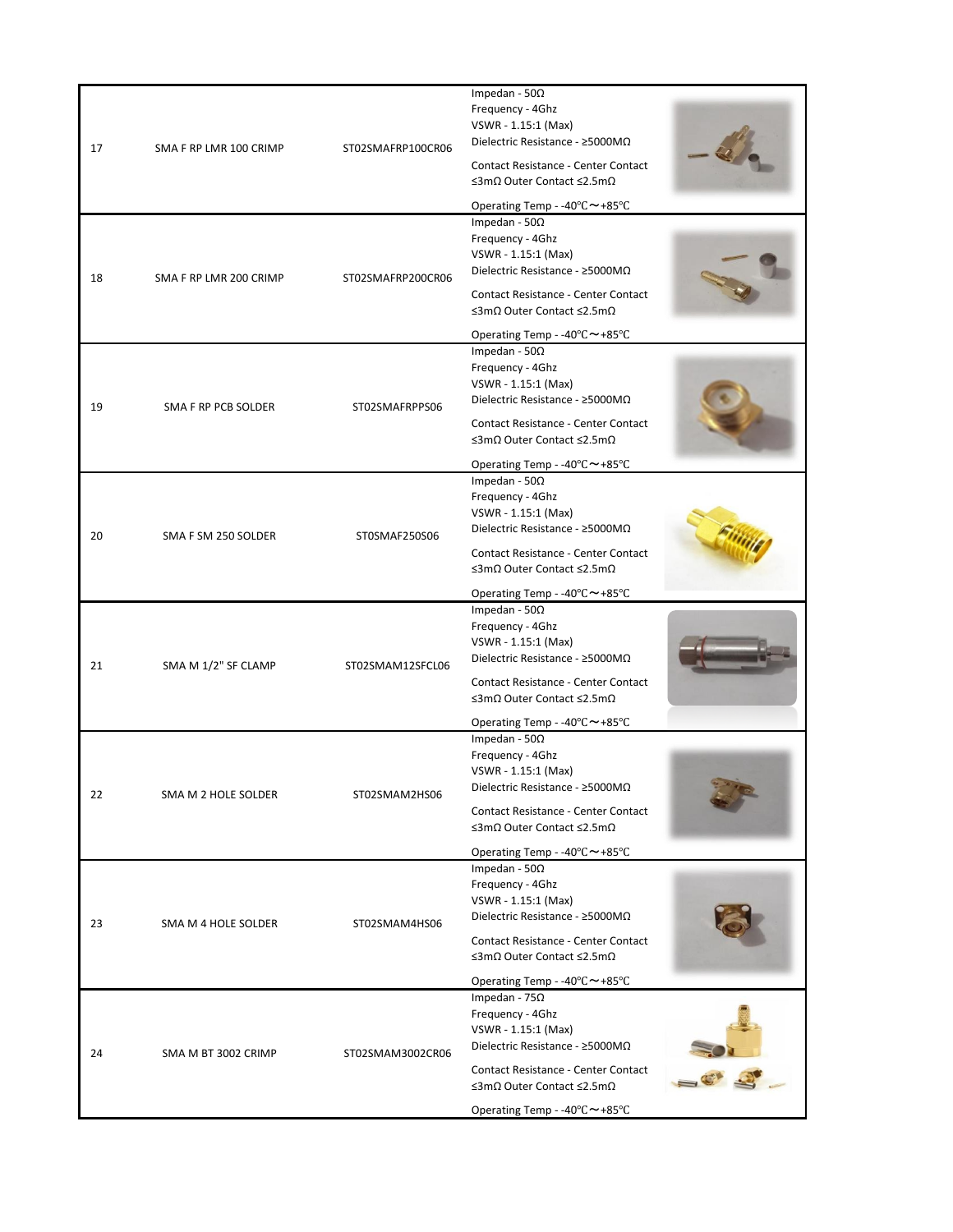| 25 | SMA M LMR 100 CLAMP    | ST02SMAM100CL06   | Impedan - 50 $\Omega$<br>Frequency - 4Ghz<br>VSWR - 1.15:1 (Max)<br>Dielectric Resistance - ≥5000MΩ<br><b>Contact Resistance - Center Contact</b><br>≤3mΩ Outer Contact ≤2.5mΩ |  |
|----|------------------------|-------------------|--------------------------------------------------------------------------------------------------------------------------------------------------------------------------------|--|
|    |                        |                   | Operating Temp - -40°C~+85°C                                                                                                                                                   |  |
| 26 | SMA M LMR 100 CRIMP    | ST02SMAM100CR06   | Impedan - 50 $\Omega$<br>Frequency - 4Ghz<br>VSWR - 1.15:1 (Max)<br>Dielectric Resistance - ≥5000MΩ                                                                            |  |
|    |                        |                   | Contact Resistance - Center Contact<br>≤3mΩ Outer Contact ≤2.5mΩ                                                                                                               |  |
|    |                        |                   | Operating Temp - -40°C~+85°C                                                                                                                                                   |  |
| 27 | SMA M LMR 200 CRIMP    | ST02SMAM200CR06   | Impedan - 50 $\Omega$<br>Frequency - 4Ghz<br>VSWR - 1.15:1 (Max)<br>Dielectric Resistance - $\geq$ 5000M $\Omega$                                                              |  |
|    |                        |                   | Contact Resistance - Center Contact<br>≤3mΩ Outer Contact ≤2.5mΩ                                                                                                               |  |
|    |                        |                   | Operating Temp - -40°C~+85°C<br>Impedan - 50 $\Omega$                                                                                                                          |  |
| 29 | SMA M LMR 300 CRIMP    | ST02SMAM300CR06   | Frequency - 4Ghz<br>VSWR - 1.15:1 (Max)<br>Dielectric Resistance - $\geq$ 5000M $\Omega$                                                                                       |  |
|    |                        |                   | Contact Resistance - Center Contact<br>≤3mΩ Outer Contact ≤2.5mΩ                                                                                                               |  |
|    |                        |                   | Operating Temp - -40°C~+85°C<br>Impedan - 50 $\Omega$                                                                                                                          |  |
| 30 | SMA M LMR 400 CRIMP    | ST02SMAM400CR06   | Frequency - 4Ghz<br>VSWR - 1.15:1 (Max)<br>Dielectric Resistance - $\geq$ 5000M $\Omega$                                                                                       |  |
|    |                        |                   | Contact Resistance - Center Contact<br>≤3mΩ Outer Contact ≤2.5mΩ                                                                                                               |  |
|    |                        |                   | Operating Temp - -40°C~+85°C<br>Impedan - 50 $\Omega$                                                                                                                          |  |
|    |                        |                   | Frequency - 4Ghz                                                                                                                                                               |  |
|    |                        |                   | VSWR - 1.15:1 (Max)<br>Dielectric Resistance - $\geq$ 5000M $\Omega$                                                                                                           |  |
| 31 | SMA M PCB SOLDER       | ST02SMAMPCBS06    | <b>Contact Resistance - Center Contact</b><br>≤3mΩ Outer Contact ≤2.5mΩ                                                                                                        |  |
|    |                        |                   | Operating Temp - -40°C~+85°C                                                                                                                                                   |  |
|    |                        |                   | Impedan - 50 $\Omega$<br>Frequency - 4Ghz                                                                                                                                      |  |
|    |                        |                   | VSWR - 1.15:1 (Max)<br>Dielectric Resistance - ≥5000MΩ                                                                                                                         |  |
| 32 | SMA M RA LMR 100 CLAMP | ST02SMAMRA100CL06 | Contact Resistance - Center Contact<br>≤3mΩ Outer Contact ≤2.5mΩ                                                                                                               |  |
|    |                        |                   | Operating Temp - -40°C~+85°C                                                                                                                                                   |  |
|    |                        |                   | Impedan - 50 $\Omega$                                                                                                                                                          |  |
|    |                        |                   | Frequency - 4Ghz<br>VSWR - 1.15:1 (Max)                                                                                                                                        |  |
| 33 | SMA M RA LMR 100 CRIMP | ST02SMAMRA100CR06 | Dielectric Resistance - $\geq$ 5000M $\Omega$                                                                                                                                  |  |
|    |                        |                   | Contact Resistance - Center Contact<br>≤3mΩ Outer Contact ≤2.5mΩ                                                                                                               |  |
|    |                        |                   | Operating Temp - -40°C~+85°C                                                                                                                                                   |  |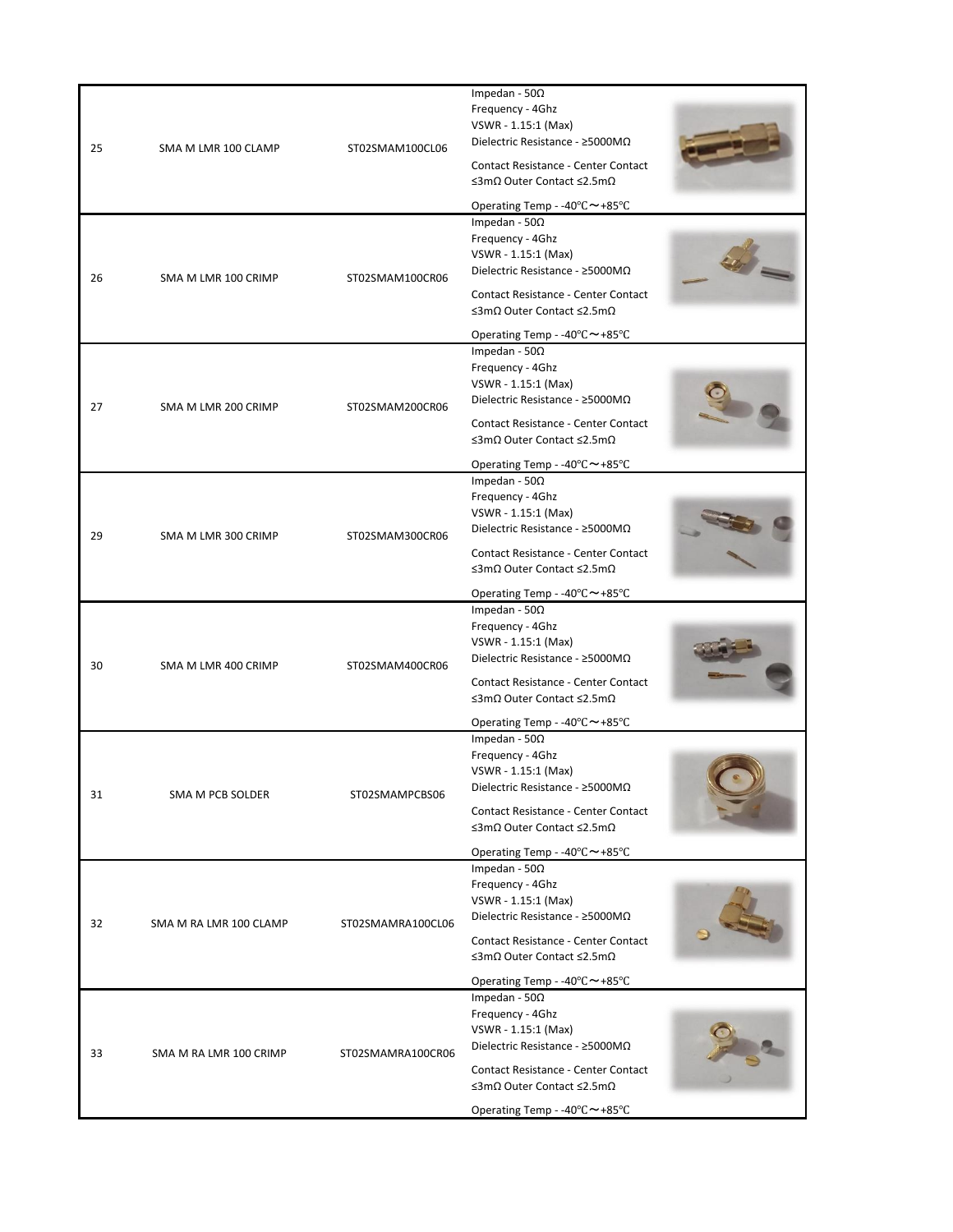| 34 | SMA M RA LMR 200 CRIMP    | ST02SMARA200CR06    | Impedan - 50 $\Omega$<br>Frequency - 4Ghz<br>VSWR - 1.15:1 (Max)<br>Dielectric Resistance - ≥5000MΩ |  |
|----|---------------------------|---------------------|-----------------------------------------------------------------------------------------------------|--|
|    |                           |                     | Contact Resistance - Center Contact<br>≤3mΩ Outer Contact ≤2.5mΩ                                    |  |
|    |                           |                     | Operating Temp - -40 $\degree$ C $\sim$ +85 $\degree$ C                                             |  |
|    |                           |                     | Impedan - $50\Omega$<br>Frequency - 4Ghz<br>VSWR - 1.15:1 (Max)<br>Dielectric Resistance - ≥5000MΩ  |  |
| 35 | SMA M RA LMR 400 CLAMP    | ST02SMAMRA400CL06   | Contact Resistance - Center Contact<br>≤3mΩ Outer Contact ≤2.5mΩ                                    |  |
|    |                           |                     | Operating Temp - -40°C~+85°C                                                                        |  |
| 36 | SMA M RA LMR 400 CRIMP    | ST02SMAMRA400CR06   | Impedan - 50 $\Omega$<br>Frequency - 4Ghz<br>VSWR - 1.15:1 (Max)<br>Dielectric Resistance - ≥5000MΩ |  |
|    |                           |                     | <b>Contact Resistance - Center Contact</b><br>≤3mΩ Outer Contact ≤2.5mΩ                             |  |
|    |                           |                     | Operating Temp - -40°C~+85°C                                                                        |  |
|    |                           |                     | Impedan - 50 $\Omega$<br>Frequency - 4Ghz<br>VSWR - 1.15:1 (Max)                                    |  |
| 37 | SMA M RA PCB SOLDER       | ST02SMAMRAPCBS06    | Dielectric Resistance - ≥5000MΩ                                                                     |  |
|    |                           |                     | Contact Resistance - Center Contact<br>≤3mΩ Outer Contact ≤2.5mΩ                                    |  |
|    |                           |                     | Operating Temp - -40 $\degree$ C ~ +85 $\degree$ C                                                  |  |
| 38 | SMA M RA RG 141 SOLDER    | ST02SMAMRA141S06    | Impedan - 50 $\Omega$<br>Frequency - 4Ghz<br>VSWR - 1.15:1 (Max)<br>Dielectric Resistance - ≥5000MΩ |  |
|    |                           |                     | Contact Resistance - Center Contact<br>≤3mΩ Outer Contact ≤2.5mΩ                                    |  |
|    |                           |                     | Operating Temp - -40°C~+85°C<br>Impedan - $75\Omega$                                                |  |
|    |                           |                     | Frequency - 4Ghz                                                                                    |  |
|    |                           |                     | VSWR - 1.15:1 (Max)<br>Dielectric Resistance - $\geq$ 5000M $\Omega$                                |  |
| 39 | SMA M RA RG 59 CRIMP      | ST02SMAMRA59CR06    | Contact Resistance - Center Contact<br>≤3mΩ Outer Contact ≤2.5mΩ                                    |  |
|    |                           |                     | Operating Temp - -40°C~+85°C                                                                        |  |
|    |                           |                     | Impedan - 50 $\Omega$                                                                               |  |
|    |                           |                     | Frequency - 4Ghz                                                                                    |  |
|    |                           |                     | VSWR - 1.15:1 (Max)<br>Dielectric Resistance - ≥5000MΩ                                              |  |
| 40 | SMA M RA RG .86 SOLDER    | ST02SMAMRA08606     | Contact Resistance - Center Contact                                                                 |  |
|    |                           |                     | ≤3mΩ Outer Contact ≤2.5mΩ                                                                           |  |
|    |                           |                     | Operating Temp - -40°C~+85°C<br>Impedan - 50 $\Omega$                                               |  |
|    |                           |                     | Frequency - 4Ghz                                                                                    |  |
|    |                           |                     | VSWR - 1.15:1 (Max)                                                                                 |  |
| 41 | SMA M RA RP LMR 200 CRIMP | ST02SMAMRARP200CR06 | Dielectric Resistance - ≥5000MΩ<br>Contact Resistance - Center Contact<br>≤3mΩ Outer Contact ≤2.5mΩ |  |
|    |                           |                     | Operating Temp - -40°C~+85°C                                                                        |  |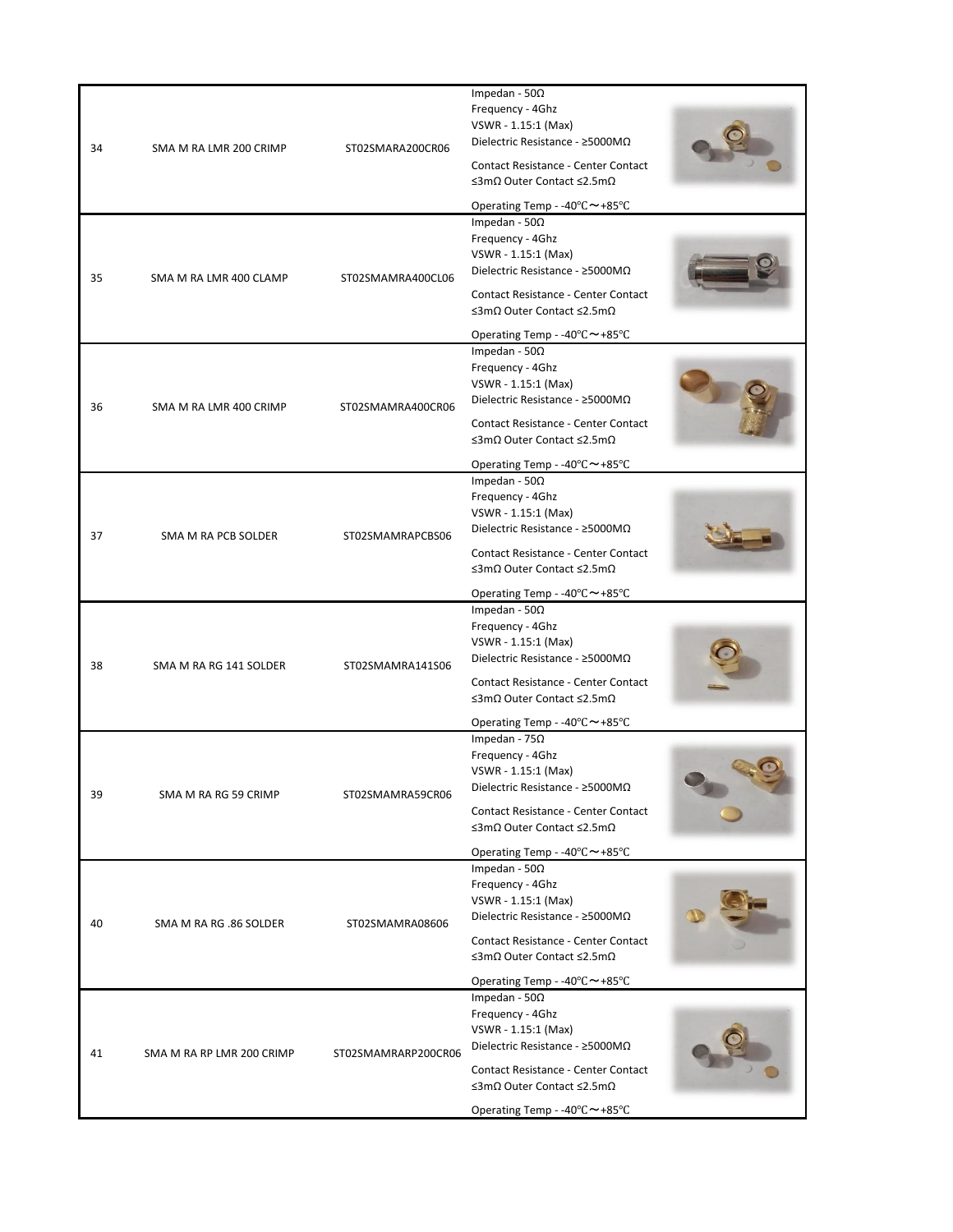|    |                           |                                                                                                                                          | Impedan - 50 $\Omega$<br>Frequency - 4Ghz                               |  |
|----|---------------------------|------------------------------------------------------------------------------------------------------------------------------------------|-------------------------------------------------------------------------|--|
| 42 | SMA M RG 141 SOLDER       | ST02SMAM141S06                                                                                                                           | VSWR - 1.15:1 (Max)<br>Dielectric Resistance - ≥5000MΩ                  |  |
|    |                           |                                                                                                                                          | Contact Resistance - Center Contact<br>≤3mΩ Outer Contact ≤2.5mΩ        |  |
|    |                           |                                                                                                                                          | Operating Temp - -40°C~+85°C                                            |  |
|    |                           |                                                                                                                                          | Impedan - 75 $\Omega$                                                   |  |
|    |                           |                                                                                                                                          | Frequency - 4Ghz<br>VSWR - 1.15:1 (Max)                                 |  |
| 43 | SMA M RA RG 59 CRIMP      | ST02SMAMRA59CR06                                                                                                                         | Dielectric Resistance - ≥5000MΩ                                         |  |
|    |                           |                                                                                                                                          | Contact Resistance - Center Contact<br>≤3mΩ Outer Contact ≤2.5mΩ        |  |
|    |                           |                                                                                                                                          | Operating Temp - -40°C~+85°C                                            |  |
|    |                           |                                                                                                                                          | Impedan - 50 $\Omega$                                                   |  |
|    |                           |                                                                                                                                          | Frequency - 4Ghz<br>VSWR - 1.15:1 (Max)                                 |  |
| 44 | SMA M RA RG .86 SOLDER    | ST02SMAMRA86S06                                                                                                                          | Dielectric Resistance - ≥5000MΩ                                         |  |
|    |                           |                                                                                                                                          | <b>Contact Resistance - Center Contact</b>                              |  |
|    |                           |                                                                                                                                          | $\leq$ 3m $\Omega$ Outer Contact $\leq$ 2.5m $\Omega$                   |  |
|    |                           |                                                                                                                                          | Operating Temp - -40°C~+85°C<br>Impedan - $50\Omega$                    |  |
|    |                           |                                                                                                                                          | Frequency - 4Ghz                                                        |  |
|    |                           |                                                                                                                                          | VSWR - 1.15:1 (Max)                                                     |  |
| 45 | SMA M RA RP LMR 200 CRIMP | Dielectric Resistance - $\geq$ 5000M $\Omega$<br>ST02SMAMRARP200CR06<br>Contact Resistance - Center Contact<br>≤3mΩ Outer Contact ≤2.5mΩ |                                                                         |  |
|    |                           |                                                                                                                                          |                                                                         |  |
|    |                           |                                                                                                                                          | Operating Temp - -40 $\degree$ C ~ +85 $\degree$ C                      |  |
|    |                           |                                                                                                                                          | Impedan - 75 $\Omega$<br>Frequency - 4Ghz                               |  |
|    |                           |                                                                                                                                          | VSWR - 1.15:1 (Max)                                                     |  |
| 46 | SMA M RG 59 CRIMP         | ST02SMAM5906                                                                                                                             | Dielectric Resistance - $\geq$ 5000M $\Omega$                           |  |
|    |                           |                                                                                                                                          | <b>Contact Resistance - Center Contact</b><br>≤3mΩ Outer Contact ≤2.5mΩ |  |
|    |                           |                                                                                                                                          | Operating Temp - -40°C~+85°C                                            |  |
|    |                           |                                                                                                                                          | Impedan - 50 $\Omega$<br>Frequency - 4Ghz                               |  |
|    |                           |                                                                                                                                          | VSWR - 1.15:1 (Max)                                                     |  |
| 47 | SMA M RG .86 SOLDER       | ST02SMAM086S06                                                                                                                           | Dielectric Resistance - $\geq$ 5000M $\Omega$                           |  |
|    |                           |                                                                                                                                          | <b>Contact Resistance - Center Contact</b><br>≤3mΩ Outer Contact ≤2.5mΩ |  |
|    |                           |                                                                                                                                          | Operating Temp - -40°C~+85°C                                            |  |
|    |                           |                                                                                                                                          | Impedan - $50\Omega$<br>Frequency - 4Ghz                                |  |
|    |                           |                                                                                                                                          | VSWR - 1.15:1 (Max)                                                     |  |
| 48 | SMA M RP LMR 100 CRIMP    | ST02SMAMRP100CR06                                                                                                                        | Dielectric Resistance - $\geq$ 5000M $\Omega$                           |  |
|    |                           |                                                                                                                                          | Contact Resistance - Center Contact<br>≤3mΩ Outer Contact ≤2.5mΩ        |  |
|    |                           |                                                                                                                                          | Operating Temp - -40°C~+85°C                                            |  |
|    |                           |                                                                                                                                          | Impedan - $50\Omega$                                                    |  |
|    |                           |                                                                                                                                          | Frequency - 4Ghz<br>VSWR - 1.15:1 (Max)                                 |  |
| 49 | SMA M RP LMR 200 CRIMP    | ST02SMAMRP200CR06                                                                                                                        | Dielectric Resistance - $\geq$ 5000M $\Omega$                           |  |
|    |                           |                                                                                                                                          | Contact Resistance - Center Contact<br>≤3mΩ Outer Contact ≤2.5mΩ        |  |
|    |                           |                                                                                                                                          | Operating Temp - -40°C~+85°C                                            |  |